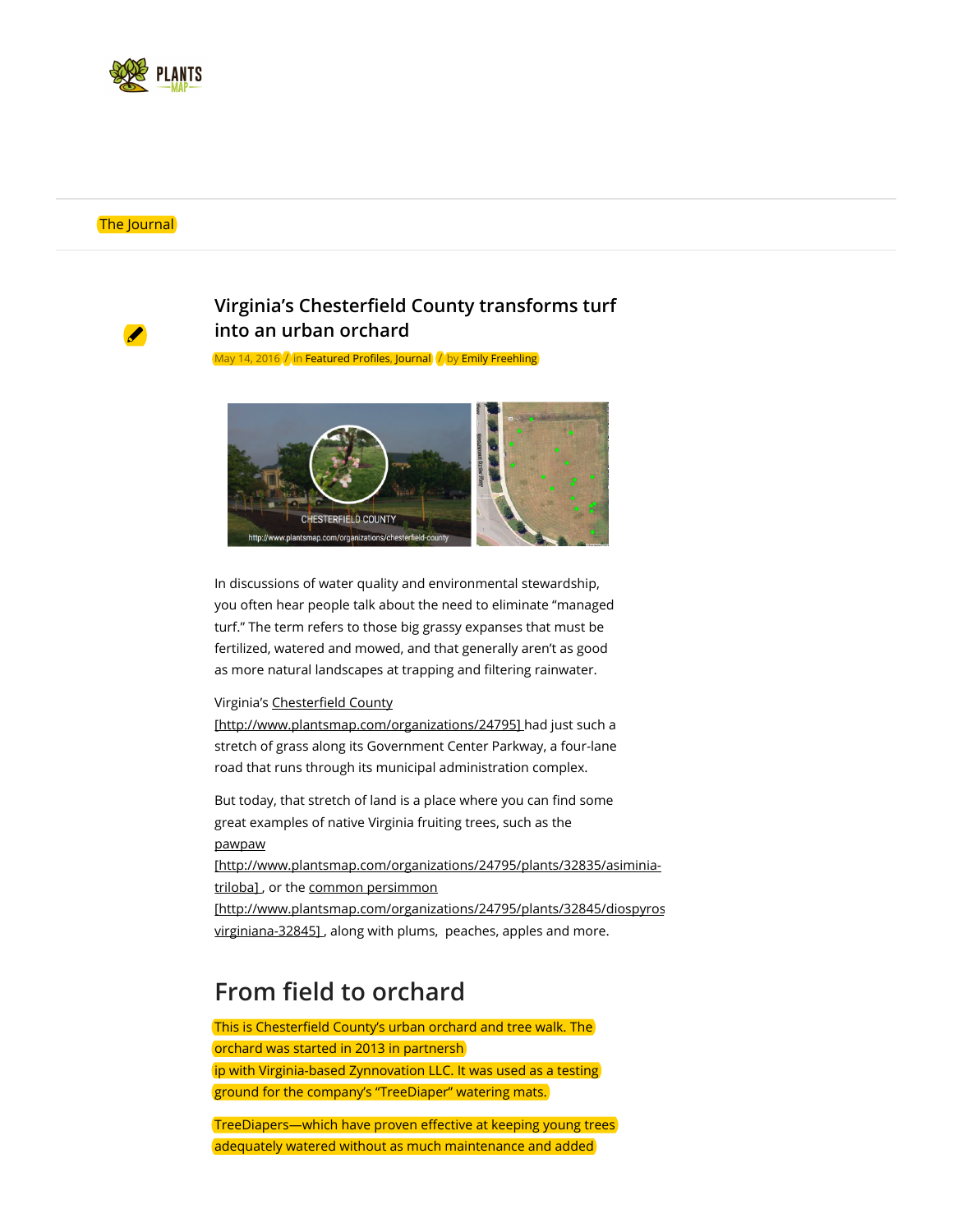### water as typical tree bags-are still used in the orchard. The landscape has since been expanded, thanks to a grant from the Richmond Urban Tree Canopy Initiative.

"This is something different, and hopefully everyone will really enjoy it," said Lisa Ferrel, a certified arborist and horticulturalist who works in Chesterfield County's horticulture shop. "We thought having an edible landscape was a neat idea."



The trees are at varying stages of maturity. While some have been in place since 2013, the most recent additions are in many cases very small saplings. Ferrel has been entering all of the trees in the orchard onto Chesterfield

County's Plants Map profile

[http://www.plantsmap.com/organizations/24795] , which helps ensure the smaller ones aren't overlooked.

"Right now this plant is so small I have marked it with flags!" she notes on the Plants Map page for a New Jersey Tea tree

[http://www.plantsmap.com/organizations/24795/plants/32915] within the landscape.

# Educating the public

She plans to keep notes on Plants Map about how the young trees fare, in the hopes that information shared about pests and other challenges can help local homeowners or landscapers. Ferrel placed a priority on selecting native varieties for the urban orchard and tree walk. She hopes seeing these plants on county property will have an impact.

"I hope it will lead to people requesting them more from their local garden shops," she said. "Maybe we'll see more of these plants around."

Ferrel found Plants Map while searching for ways to add Web-enabled identification tags [http://info.plantsmap.com/tags] to the plants in the urban orchard and tree walk. Her goal is to create an interactive landscape where county employees, residents and others can come for fitness, fresh air, seasonal fruits and education about the plants around them.

She wants to incorporate the tree walk into the county's fitness program for employees, and she plans to invite the local cooperative extension office to host talks there.

## More trees, more visitors

Already, she notices that the area gets more foot traffic with the addition of the trees.